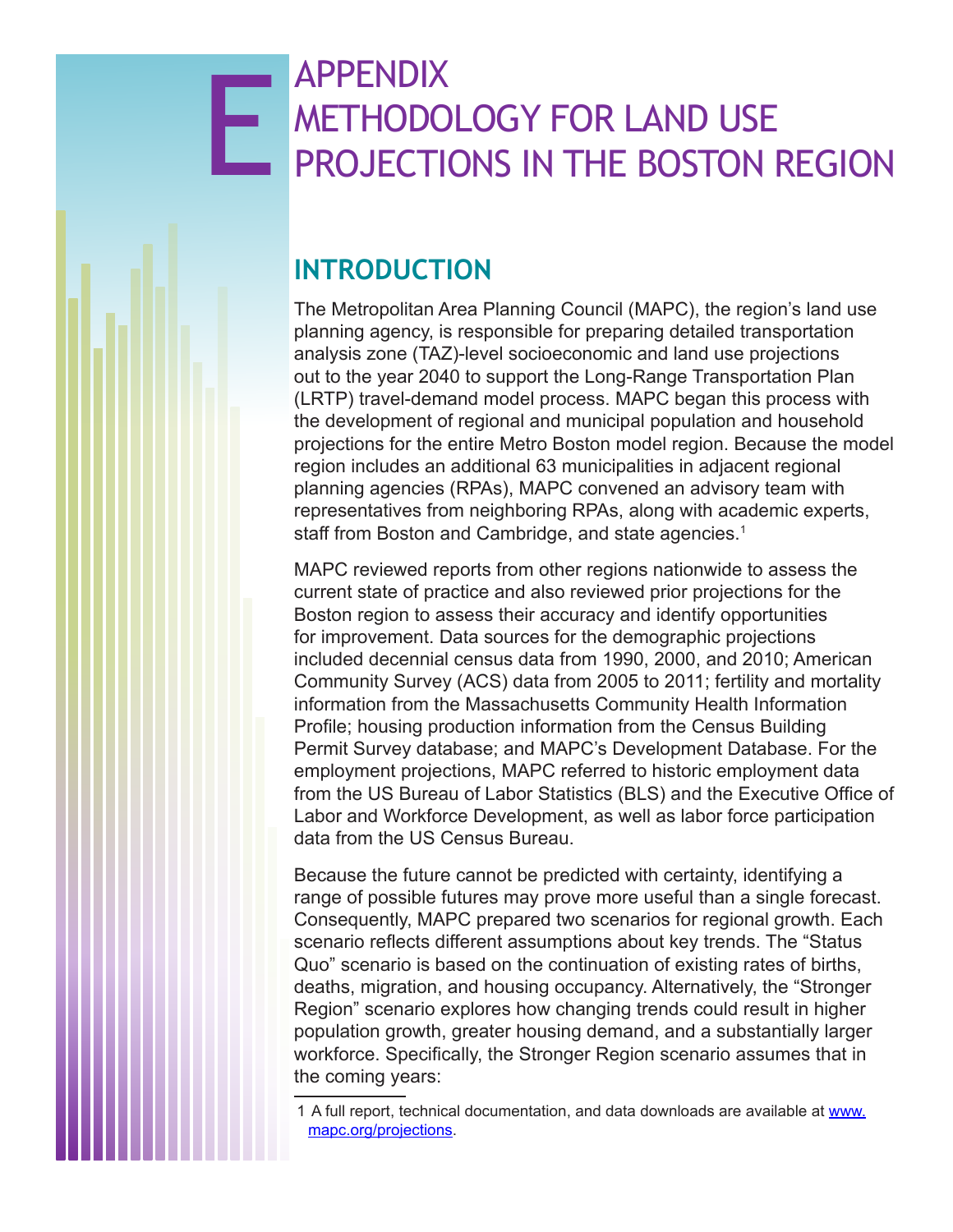- The region will attract and retain more people, especially young adults, than it does today.
- Younger householders (born after 1980) will be more inclined toward urban living than were their predecessors, and they will be less likely to seek out single-family homes.
- An increasing share of senior-headed households will choose to downsize from single-family homes to apartments or condominiums.

Of the two scenarios, the Stronger Region is more consistent with the housing, land use, and workforce development goals of MetroFuture, MAPC's regional plan for sustainable and equitable growth and development in the region. This scenario has been adopted by MAPC for future planning purposes and, as a result, the LRTP socioeconomic data is based on the Stronger Region scenario.

# **METHODOLOGY**

### *Municipal Population and Household Projections*

MAPC first developed regional projections of population by age, gender, and race, utilizing a standard cohort survival methodology with age- and race-specific fertility and mortality rates based on information from the Massachusetts Department of Public Health (DPH). Disaggregated and adjusted age- and race-specific migration rates to and from the region were used, based on migration data available from the US Census Bureau's ACS and Public Use Microdata Sample (PUMS). Household estimates are produced using region-wide age-specific headship rates derived from the decennial census, and they are disaggregated into households by type (family versus nonfamily) and size.

Municipal population projections were initially developed using age- and municipalspecific fertility and mortality rates from the DPH. Net migration by age for each municipality was calculated using the vital statistics method, which compares the actual population in 2010 to the "expected" population, which was derived from Census 2000 counts and recorded deaths during the subsequent ten-year period. Any difference between the observed and expected population is assumed to be the result of migration in or out of the municipality. The independently projected population for each of the 164 cities and towns was calculated and compared to the regional control total in order to produce an adjustment factor that was applied universally to each age cohort so that the municipal sum would match the regional total. After adjusting the municipal totals, they were aggregated to the RPA geographies to derive totals for the Boston Metropolitan Planning Organization (MPO) region.

To estimate change in households, regional headship<sup>2</sup> rates (by household type) were applied to the population in households for 2010 and forecast years, and the difference

<sup>2</sup> Headship rates are the number of people who are counted as heads of households.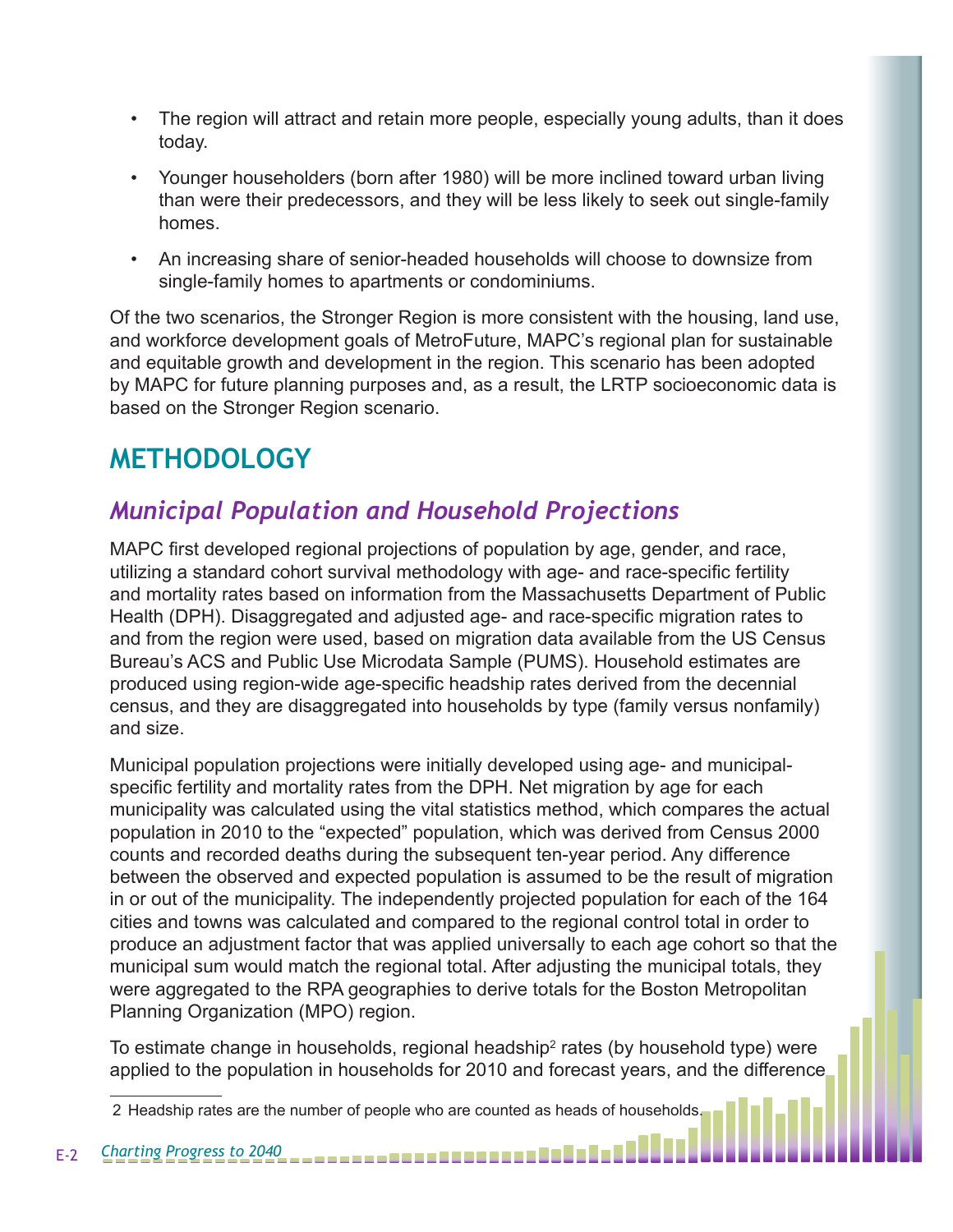was calculated. This change in households was added to the actual household counts by age from Census 2010 to produce future-year household estimates by householder age. These households were then disaggregated by household type (family versus nonfamily), income (relative to the area median income defined by the US Department of Housing and Urban Development), and size, based on the distributions observed using decennial census data and ACS microdata. Municipal household projections were allocated to TAZs using the land use model described below.

#### *Employment Projections*

MAPC collaborated extensively with the Massachusetts Department of Transportation (MassDOT) to develop employment projections for Massachusetts' MPO regions. An analysis found that as the baby boom generation ages past the age of 65 in the coming decades, a massive wave of retirement is likely to dramatically alter the Massachusetts workforce, making labor availability a major constraint on economic growth. Meanwhile, the state's slow pace of housing construction will make it difficult for younger workers to move into Massachusetts to fill those vacancies. As a result, statewide employment was projected as a function of the available labor force based on demographic projections. In consultation with expert advisors, MAPC also assumed a gradual decrease in the average unemployment rate over the next few decades. Age-specific labor force participation rate was developed for each RPA and applied to the projected population to estimate the number of employed residents. The Stronger Region scenario assumes a gradual decrease in the unemployment rate, from a peak of 8.8 percent in 2010 to 6.0 percent in 2020, 5.8 percent in 2030, and 5.6 percent in 2040.<sup>3</sup> This scenario is more consistent with long-term unemployment averages (about 5.75 percent from 1990 to 2015 and from 2000 to 2015), and it also reflects the fact that with likely labor shortages in the coming decades as baby boomers retire, workers will find it easier to get a job. The rate of change in employed residents was then used to estimate total future employment in Massachusetts, assuming that in/out commuting will remain a constant share of total employment. The sectoral distribution of employment in future decades was based on a shift-share analysis<sup>4</sup> of Massachusetts sectoral growth versus the rest of the nation, utilizing BLS forecasts to the year 2020, and then continuing an attenuated rate of change for each sector out to the year 2040.

<sup>3</sup> Estimates of a "non-accelerating inflation rate unemployment" (NAIRU) measure of the "natural" unemployment is in the vicinity of 5.0 percent to 5.25 percent. However, this figure is the structural "floor" on unemployment, and any long-term average will also have to account for recessionary periods with higher unemployment.

<sup>4</sup> A shift-share analysis is an economic forecasting technique that projects future employment change for a specified area (such as a state or region) as a function of three key factors: a *general growth effect,* reflecting change in employment for a larger reference area (such as the nation); an *industry mix effect,* reflecting differential growth rates for specific sectors; and a *local share effect,* based on the specified area's performance in each sector relative to the reference area.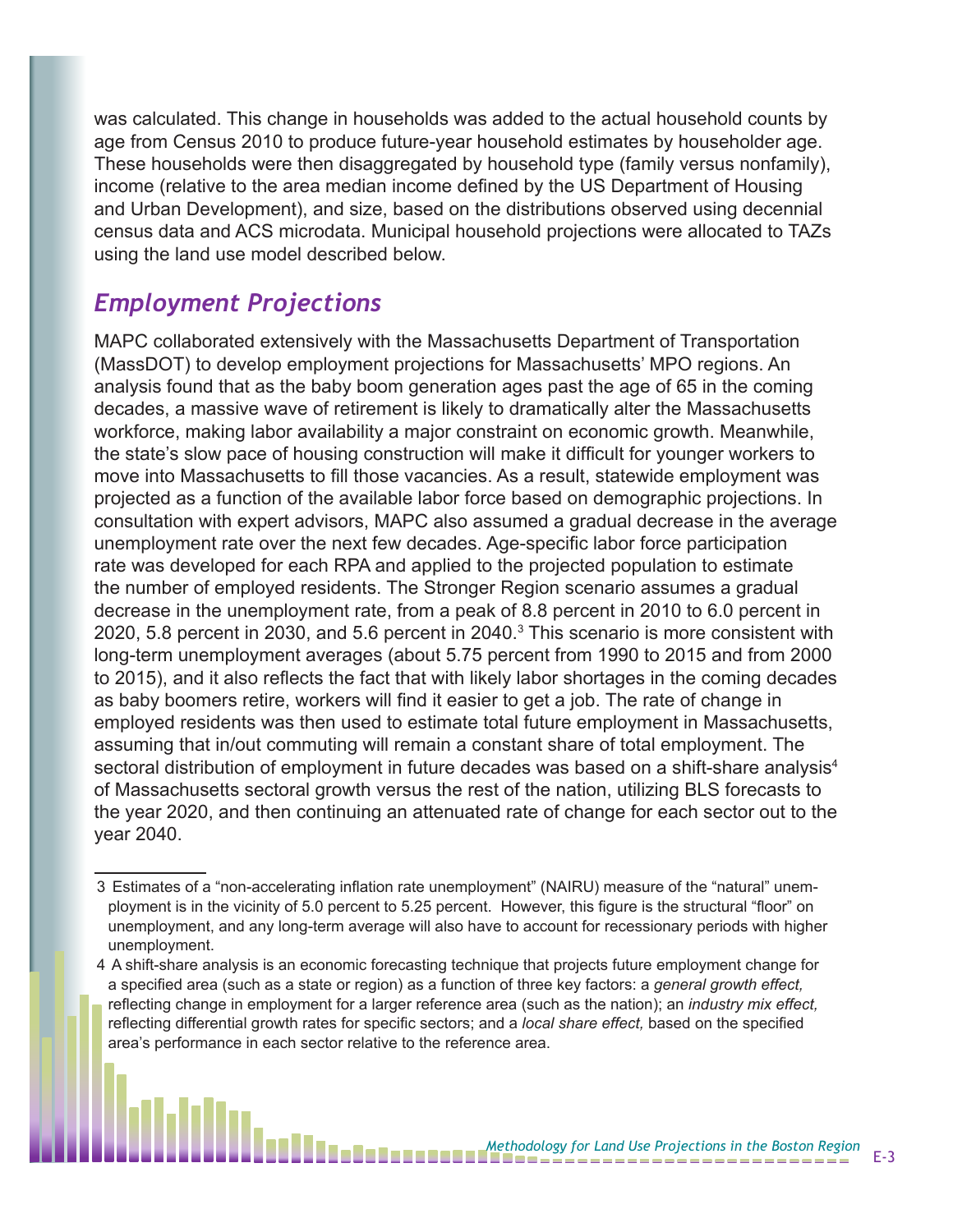MAPC then used shift-share methods to analyze how the economic trends of the 164 municipalities in Metro Boston compare to the state. Metro Boston jobs grew an average of 0.66 percent faster than Massachusetts overall over the last decade. As a result, future employment share for the region was derived based on the total employment projection for the state. Shifts in employment sectors in the region (by the 2-digit North American Industry Classification System [NAICS] sectors) were analyzed to get a composite share of employment for 2020. The logarithmic extrapolation using the shift in share from 2001, 2010, and 2020 was used to determine the respective sectoral shares for 2030 and 2040. Municipal and TAZ allocation of employment was done using the land use model described below.

### *TAZ Allocation*

MAPC worked collaboratively with MPO staff to procure and develop a regional Land Use Model, which distributes households and employment to TAZs based on a variety of zonal attributes, including access to employment and labor, development capacity, and new real estate development already "in the pipeline." After reviewing the wide variety of land use modeling software tools currently available, MAPC and CTPS procured Citilabs "Cube Land" software. Based on the bid-rent model at the core of the software, the model "agents" (households or employers) compete for available real estate. The agent's location is a result of interaction with other agents, the agent's ability to afford a location, the attractiveness of a location based on neighborhood characteristics, transportation connectivity and other attributes, and other factors. MAPC defined the agents to be consistent with the previously developed population and household projections as well as employment projections.

A total of 24 model agents were defined, composed of 13 household agents and 11 employment agents. The household agents are defined in terms of the age of the householder, the household type, the household size, and income level. Table E-1 summarizes the 13 household agent types by their characteristics.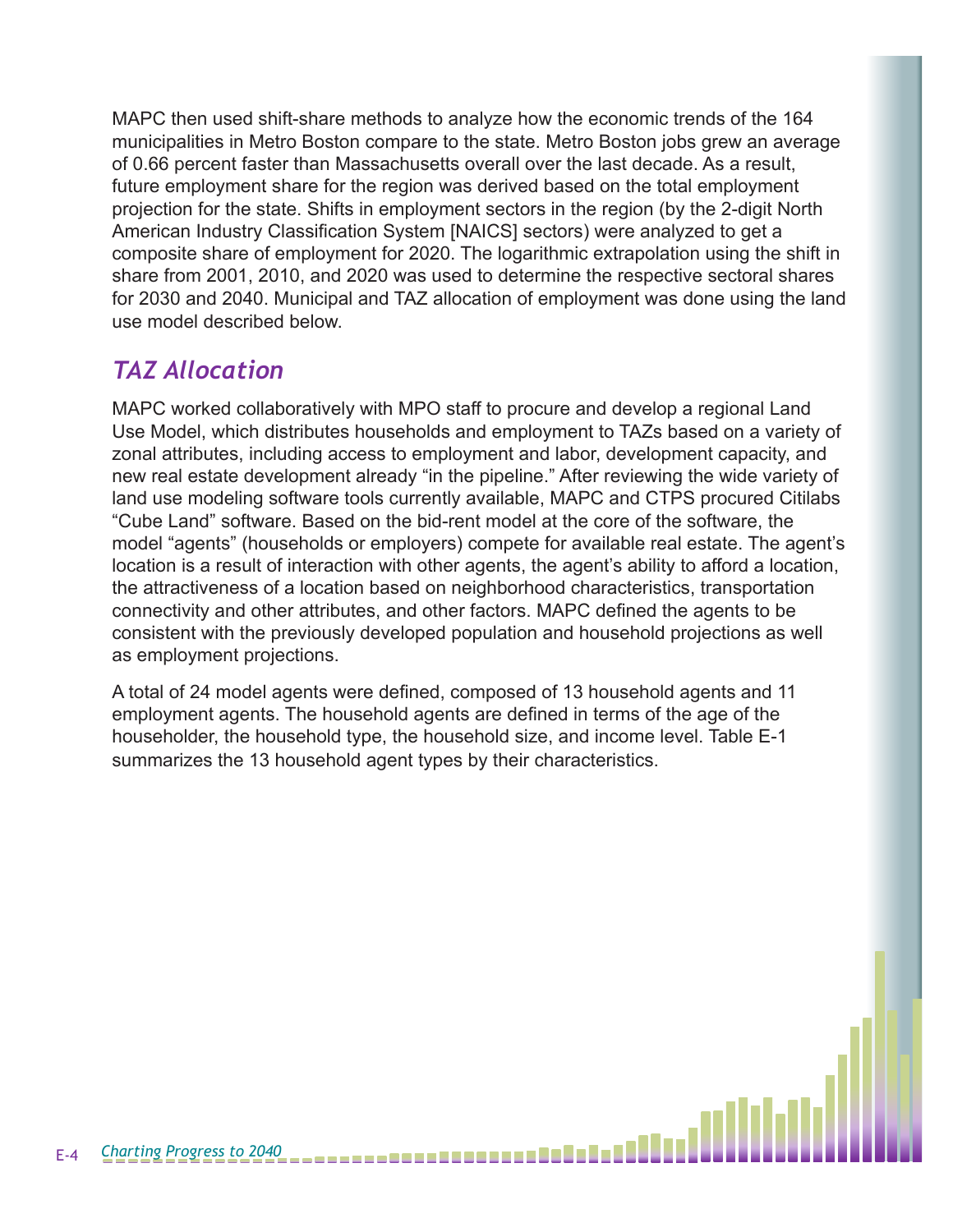| HH<br><b>Agent</b><br><b>Code</b> | Age<br><b>Range</b> | <b>HH Type</b>                      | <b>HH Size</b>              | <b>Income</b>           | <b>Agent Description</b>                                |
|-----------------------------------|---------------------|-------------------------------------|-----------------------------|-------------------------|---------------------------------------------------------|
| 1                                 | $15 - 34$           | Nonfamily                           | $2 - 4 +$<br>Persons        | All<br>income<br>levels | 15-34 Nonfamily 2-4+ persons HH all income              |
| 2                                 | $15 - 34$           | Nonfamily                           | 1 Person                    | All<br>income<br>levels | 15-34 Nonfamily single person HH all income             |
| 3                                 | $15 - 44$           | Family                              | $2 - 4 +$<br>Persons        | Above<br>80% AMI        | 15-44 Family 2-4+ persons HH high income                |
| 4                                 | $15 - 44$           | Family                              | $2 - 4 +$<br><b>Persons</b> | <b>Below</b><br>80% AMI | 15-44 Family 2-4+ persons HH low income                 |
| 5                                 | 35-64               | Nonfamily                           | $2 - 4 +$<br>Persons        | All<br>income<br>levels | 35-64 Nonfamily 2-4+ persons HH all income              |
| $6\phantom{1}6$                   | 35-64               | Nonfamily                           | 1 Person                    | Above<br>80% AMI        | 35-64 Nonfamily single person HH high<br>income         |
| 7                                 | 35-64               | Nonfamily                           | 1 Person                    | <b>Below</b><br>80% AMI | 35-64 Nonfamily single person HH low<br>income          |
| 8                                 | 45-64               | Family                              | $2 - 4 +$<br>Persons        | Above<br>80% AMI        | 45-64 Family 2-4+ persons HH high income                |
| 9                                 | 45-64               | Family                              | $2 - 4 +$<br>Persons        | <b>Below</b><br>80% AMI | 45-64 Family 2-4+ persons HH low income                 |
| 10                                | $65+$               | <b>Both family</b><br>and nonfamily | $2 - 4 +$<br>Persons        | Above<br>80% AMI        | 65+ Family and nonfamily 2-4+ persons HH<br>high income |
| 11                                | $65+$               | <b>Both family</b><br>and nonfamily | $2 - 4 +$<br>Persons        | <b>Below</b><br>80% AMI | 65+ Family and nonfamily 2-4+ persons HH<br>low income  |
| 12                                | $65+$               | Nonfamily                           | 1 Person                    | Above<br>80% AMI        | 65+ Nonfamily single person HH high income              |
| 13                                | $65+$               | Nonfamily                           | 1 Person                    | <b>Below</b><br>80% AMI | 65+ Nonfamily single person HH low income               |

#### **TABLE E.1 Land Use Model Household Agent Description**

#### AMI = average median income. HH = household

MAPC created a residential location choice model based on responses from the Massachusetts Travel Survey.<sup>5</sup> Travel survey responses were assigned to an agent category based on household type, householder age, household size, and reported income, and they were geocoded to individual parcels based on the reported home address. These observations of actual households formed the basis for estimating location choice preferences used in the bid-rent model.

5 http://www.massdot.state.ma.us/planning/Main/MapsDataandReports/Reports/TravelSurvey.aspx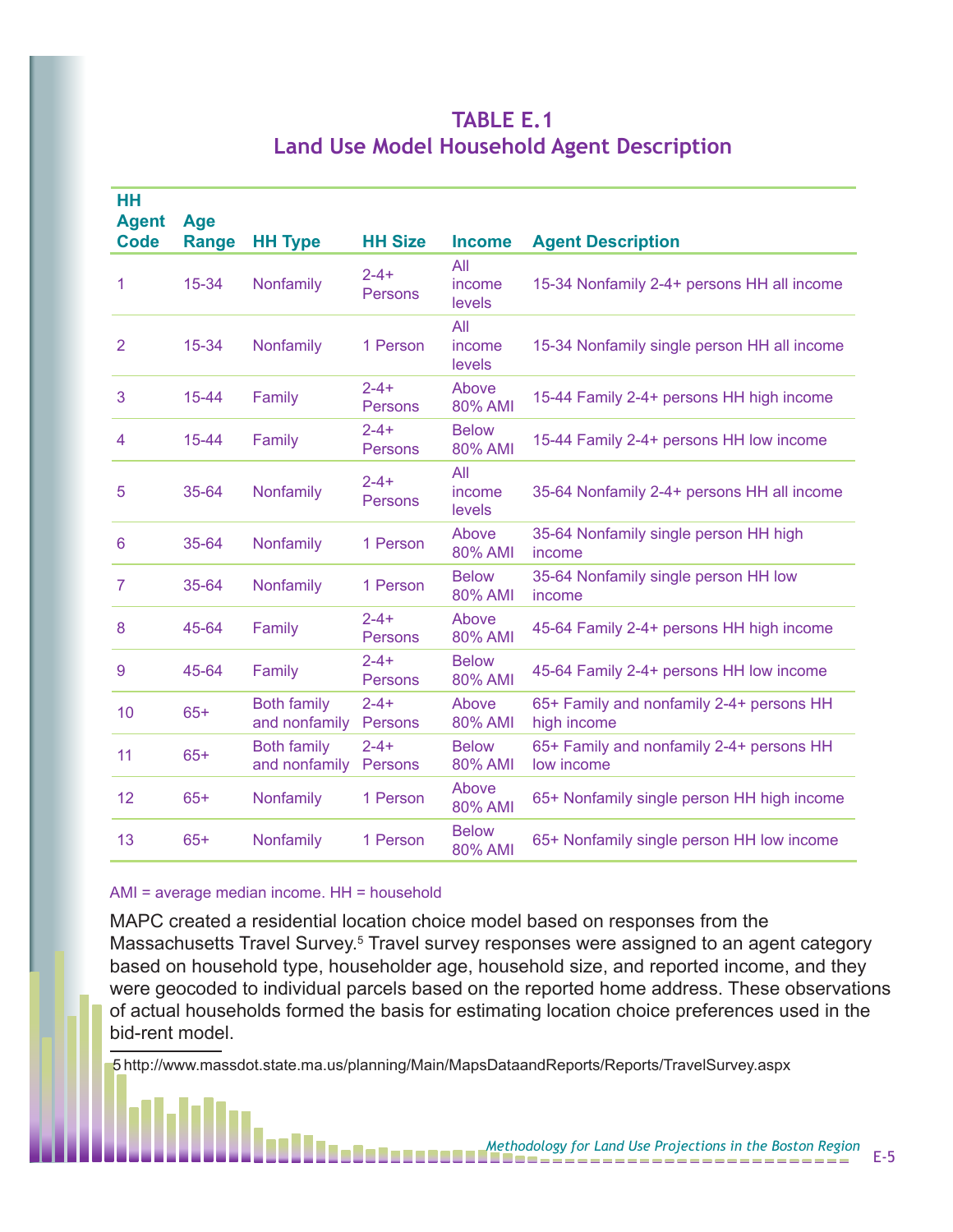While the Cube Land software is most commonly used to allocate regional totals to zones, MAPC chose to set up the model in such a way that the previously developed municipal population and household totals would be maintained, so as to preserve LRTP consistency with the Regional Housing Plan and other policy documents. Therefore, the model's primary role was to determine the distribution of household agents to TAZs *within* each municipality, not to forecast regional-scale population movement.

The regional travel-model land use inputs are more detailed than the 13 agents reflected in Table E-1. The regional model inputs include:

- Households by four income groups
- Households by household size (one-person households, two-person households, three-person households, and households with four or more persons)
- Households by workers (zero-worker households, one-worker households, twoworker households, and households with three or more workers)

In addition, the regional travel model requires information on households by auto availability (zero-auto households, one-auto households, two-auto households, and households with three or more autos).

MAPC and the MPO staff have jointly developed a methodology to convert the zonal Cube Land output to the needed regional model input. This methodology makes extensive use of the existing census data and uses a methodology known as iterative proportional fitting. Simply stated, the households by income, size, and workers are proportionally scaled to match MAPC-predicted community control totals for population, households, and workers. Once completed, the results of the proportional fitting were manually checked so that all community control totals established by MAPC were precisely matched.

For the auto-owner projections, the MPO staff had developed an auto ownership model. This auto ownership model was estimated from the 2011 Massachusetts Travel Survey data. The model was then calibrated to known Massachusetts Registry of Motor Vehicle data. The auto ownership model uses households by income, households by size, and households by worker as the basis for predicting auto ownership.

The 11 employment agents were defined based on the 2-digit NAICS sector, with an adjustment to move retail employment firms from the Trade, Transportation, and Utilities sectors as grouped in NAICS; the Retail sector was grouped with the Leisure and Hospitality sector. This was done because the location choice of retail jobs and firms more closely follows that of jobs in the Leisure and Hospitality sectors than those in the Wholesale and Transportation sectors. Table E-2 summarizes the grouping of employment by NAICS sector to the 11 employment firms.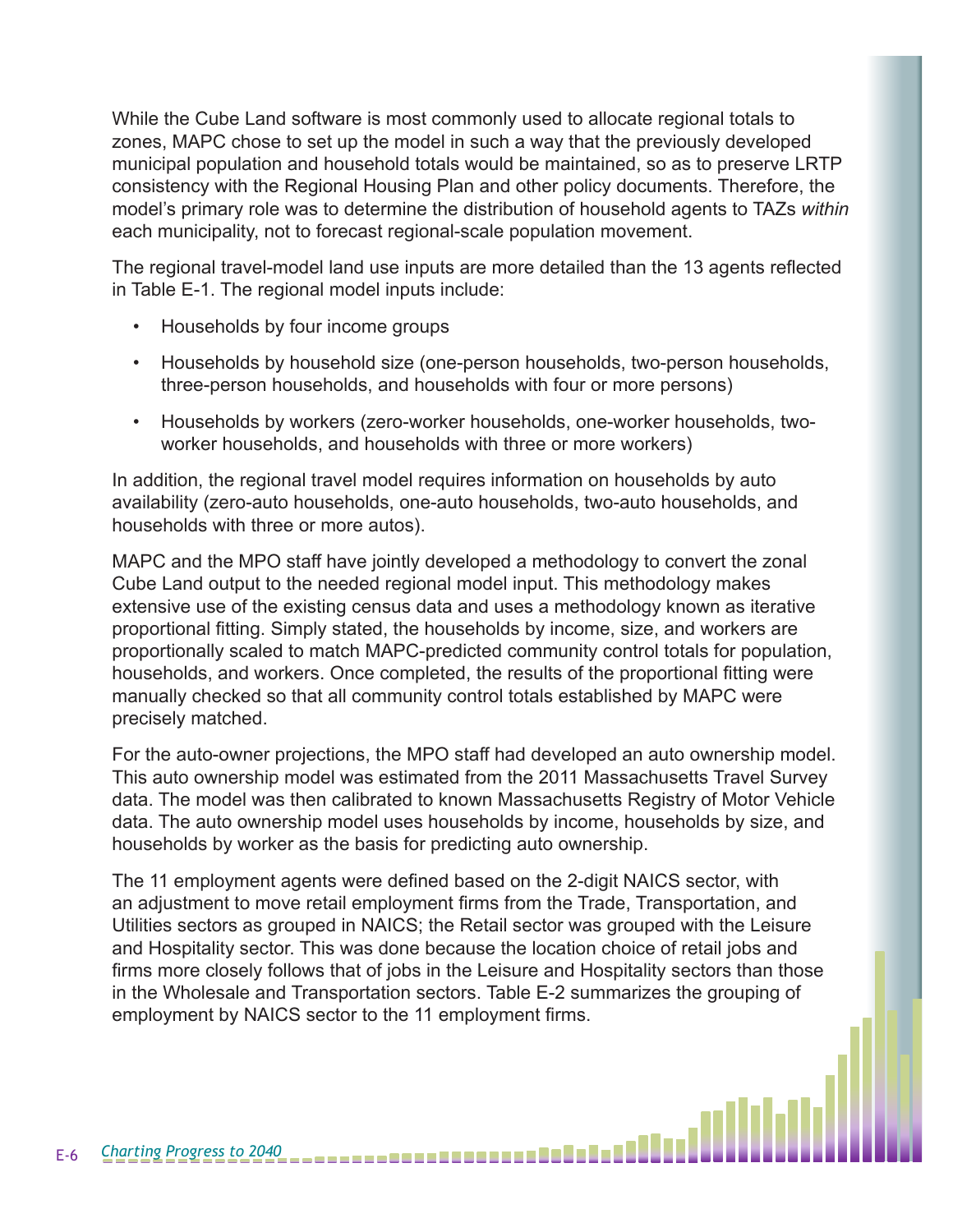| Table E.2                                          |  |
|----------------------------------------------------|--|
| <b>Land Use Model Employment Agent Description</b> |  |

| <b>NAICS</b><br>2-Digit<br><b>Sector</b> | <b>NAICS Description</b>                                                           | <b>Model</b><br><b>Firm</b><br><b>Number</b> | <b>Model Firm Description</b>                       |
|------------------------------------------|------------------------------------------------------------------------------------|----------------------------------------------|-----------------------------------------------------|
| 11                                       | Agriculture, Forestry, Fishing and Hunting                                         | 8                                            | <b>Natural Resources and Mining</b>                 |
| 21                                       | Mining, Quarrying, and Oil and Gas<br><b>Extraction</b>                            | 8                                            | <b>Natural Resources and Mining</b>                 |
| 22                                       | <b>Utilities</b>                                                                   | 11                                           | Trade, Transportation, and Utilities                |
| 23                                       | Construction                                                                       | 1                                            | Construction                                        |
| 31                                       | Manufacturing                                                                      | $\overline{7}$                               | Manufacturing                                       |
| 32                                       | Manufacturing                                                                      | 7                                            | Manufacturing                                       |
| 33                                       | Manufacturing                                                                      | $\overline{7}$                               | Manufacturing                                       |
| 42                                       | <b>Wholesale Trade</b>                                                             | 11                                           | Trade, Transportation, and Utilities                |
| 44                                       | <b>Retail Trade</b>                                                                | $6\phantom{1}$                               | Retail, Leisure and Hospitality                     |
| 45                                       | <b>Retail Trade</b>                                                                | $6\phantom{1}$                               | Retail, Leisure and Hospitality                     |
| 48                                       | <b>Transportation and Warehousing</b>                                              | 11                                           | Trade, Transportation, and Utilities                |
| 49                                       | <b>Transportation and Warehousing</b>                                              | 11                                           | Trade, Transportation, and Utilities                |
| 51                                       | <b>Information</b>                                                                 | 5                                            | <b>Information</b>                                  |
| 52                                       | <b>Finance and Insurance</b>                                                       | 3                                            | <b>Financial Activities</b>                         |
| 53                                       | <b>Real Estate Rental and Leasing</b>                                              | 3                                            | <b>Financial Activities</b>                         |
| 54                                       | Professional, Scientific, and Technical<br><b>Services</b>                         | 10                                           | <b>Professional and Business</b><br><b>Services</b> |
| 55                                       | <b>Management of Companies and Enterprises</b>                                     | 10                                           | <b>Professional and Business</b><br><b>Services</b> |
| 56                                       | Administrative and Support and Waste<br><b>Management and Remediation Services</b> | 10                                           | <b>Professional and Business</b><br><b>Services</b> |
| 61                                       | <b>Educational Services</b>                                                        | $\overline{2}$                               | <b>Education and Health Services</b>                |
| 62                                       | <b>Health Care and Social Assistance</b>                                           | $\overline{2}$                               | <b>Education and Health Services</b>                |
| 71                                       | Arts, Entertainment, and Recreation                                                | 6                                            | Retail, Leisure and Hospitality                     |
| 72                                       | <b>Accommodation and Food Services</b>                                             | 6                                            | Retail, Leisure and Hospitality                     |
| 81                                       | <b>Other Services (except Public</b><br>Administration)                            | 9                                            | <b>Other Services</b>                               |
| 92                                       | <b>Public Administration</b>                                                       | 4                                            | <b>Public Administration</b>                        |
| 99                                       | <b>Not Applicable</b>                                                              | 9                                            | <b>Other Services</b>                               |

NAICS = North American Industry Classification System

MAPC created an employment location choice model by geocoding establishment data from InfoGroup to land parcels, with information about land use, density, and